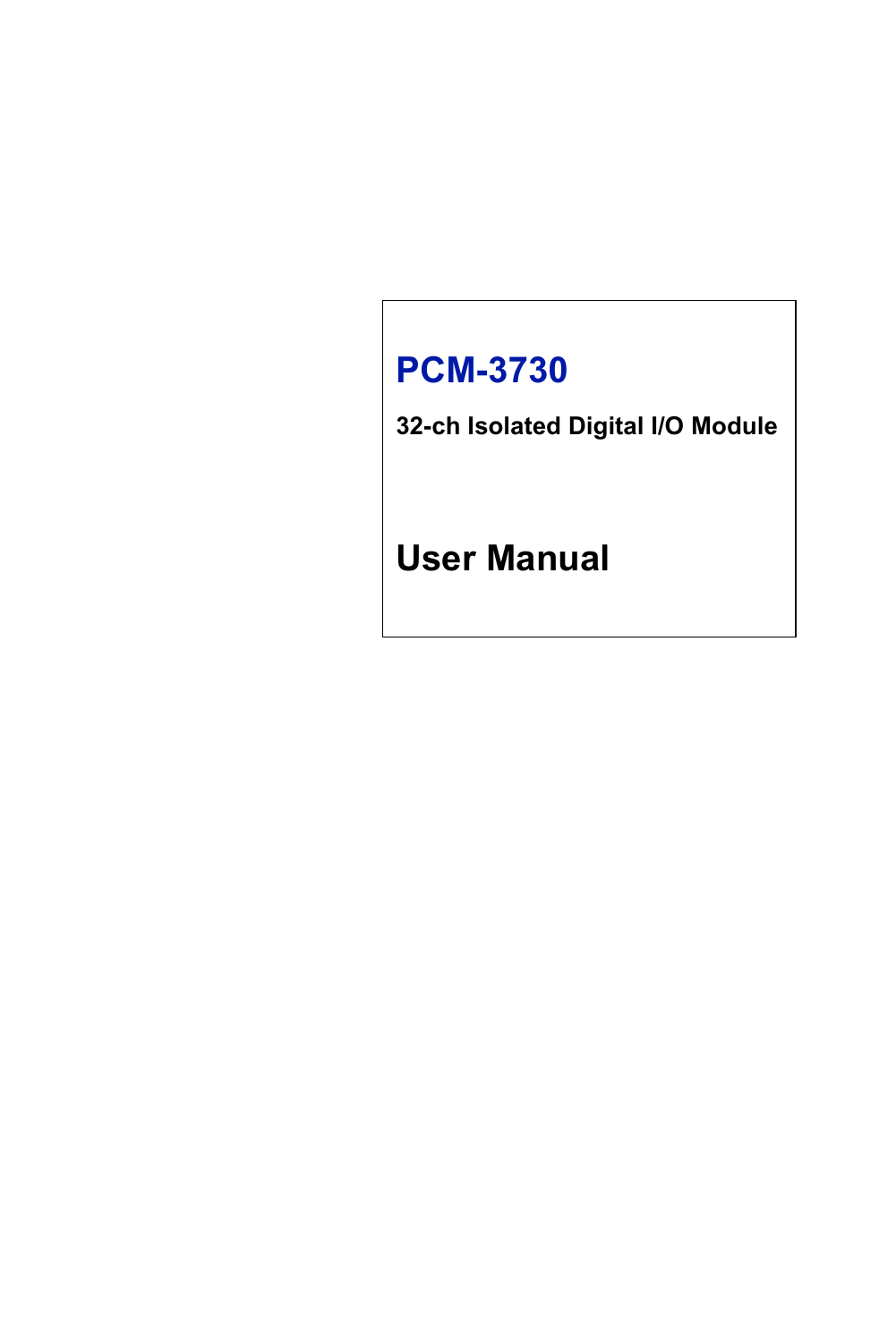# **Copyright**

The documentation and the software included with this product are copyrighted 2005 by Advantech Co., Ltd. All rights are reserved. Advantech Co., Ltd. reserves the right to make improvements in the products described in this manual at any time without notice. No part of this manual may be reproduced, copied, translated or transmitted in any form or by any means without the prior written permission of Advantech Co., Ltd. Information provided in this manual is intended to be accurate and reliable. However, Advantech Co., Ltd. assumes no responsibility for its use, nor for any infringements of the rights of third parties, which may result from its use.

# **Acknowledgements**

PC-LabCard is a trademark of Advantech Co., Ltd.

IBM and PC are trademarks of International Business Machines Corporation.

MS-DOS, Microsoft C and Quick Basic are trademarks of Microsoft Corporation.

BASIC is a trademark of Dartmouth College.

Intel is a trademark of Intel Corporation.

Turbo C is a trademark of Borland International.

All other product names or trademarks are properties of their respective owners.

Part No. 2003m37300 2nd Edition Printed in Taiwan May 2005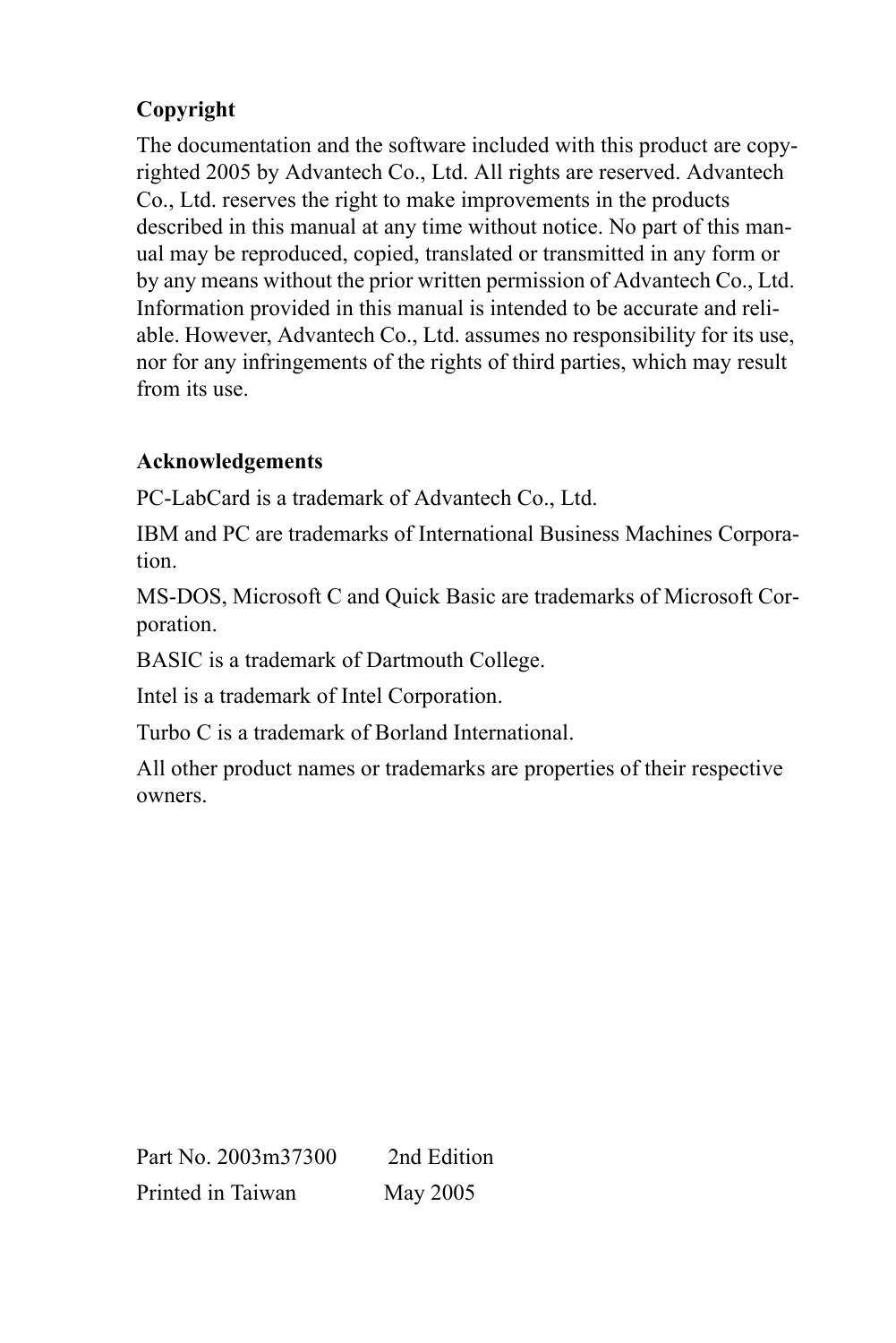#### PCLD-782B Isolated D/I Board

This board provides 24 optically-isolated digital input channels and a cable to connect to the PCM-3730's digital input ports.

#### PCLD-885

The PCLD-885 provides 16 SPST power relay channels with a maximum contact rating of AC: 250 V, 5 A or DC: 20 V, 5 A. The PCLD-885 can be driven directly by the digital outputs of PC-LabCards through 20-pin flat-cable connectors or 50-pin OPTO-22 compatible connectors.

#### PCLD-780

This wiring terminal board makes analog or digital I/O connections easy.

#### PCLD-880

The PCLD-880 is a universal screw terminal board for industrial wiring. It can be used with the analog or digital ports of various PC-LabCards via 20-pin flat cables or shielded round cables with DB-37 connectors.

## Installation

#### Initial inspection

We carefully inspected the PCM-3730 both mechanically and electrically before shipment. It should be free of marks and in perfect order on receipt.

As you unpack the PCM-3730, check it for signs of shipping damage (damaged box, scratches, dents, etc.). If it is damaged or fails to meet specifications, notify our service department or your local sales representative immediately. Also, call the carrier immediately and retain the shipping carton and packing material for inspection by the carrier. We will then make arrangements to repair or replace the unit.

Discharge any static electricity on your body before you touch the board by touching the back of the system unit (grounded metal).

Remove the PCM-3730 module from its protective packaging by grasping the rear metal panel. Handle the card only by its edges to avoid static electric discharge which could damage its integrated circuits. Keep the antistatic package. Whenever you remove the card from the PC, please store the card in this package for protection.

You should also avoid contact with materials that hold static electricity such as plastic, vinyl and styrofoam.

# Switch and jumper settings

The PCM-3730 module has one function switch and three jumper settings. The following sections tell how to configure the card. You may want to refer to the figure below for help in identifying module components.



| Connectors, Jumpers, and Switches |  |  |  |  |
|-----------------------------------|--|--|--|--|
| <b>Function</b>                   |  |  |  |  |
| Digital cutput                    |  |  |  |  |
| Digital input                     |  |  |  |  |
|                                   |  |  |  |  |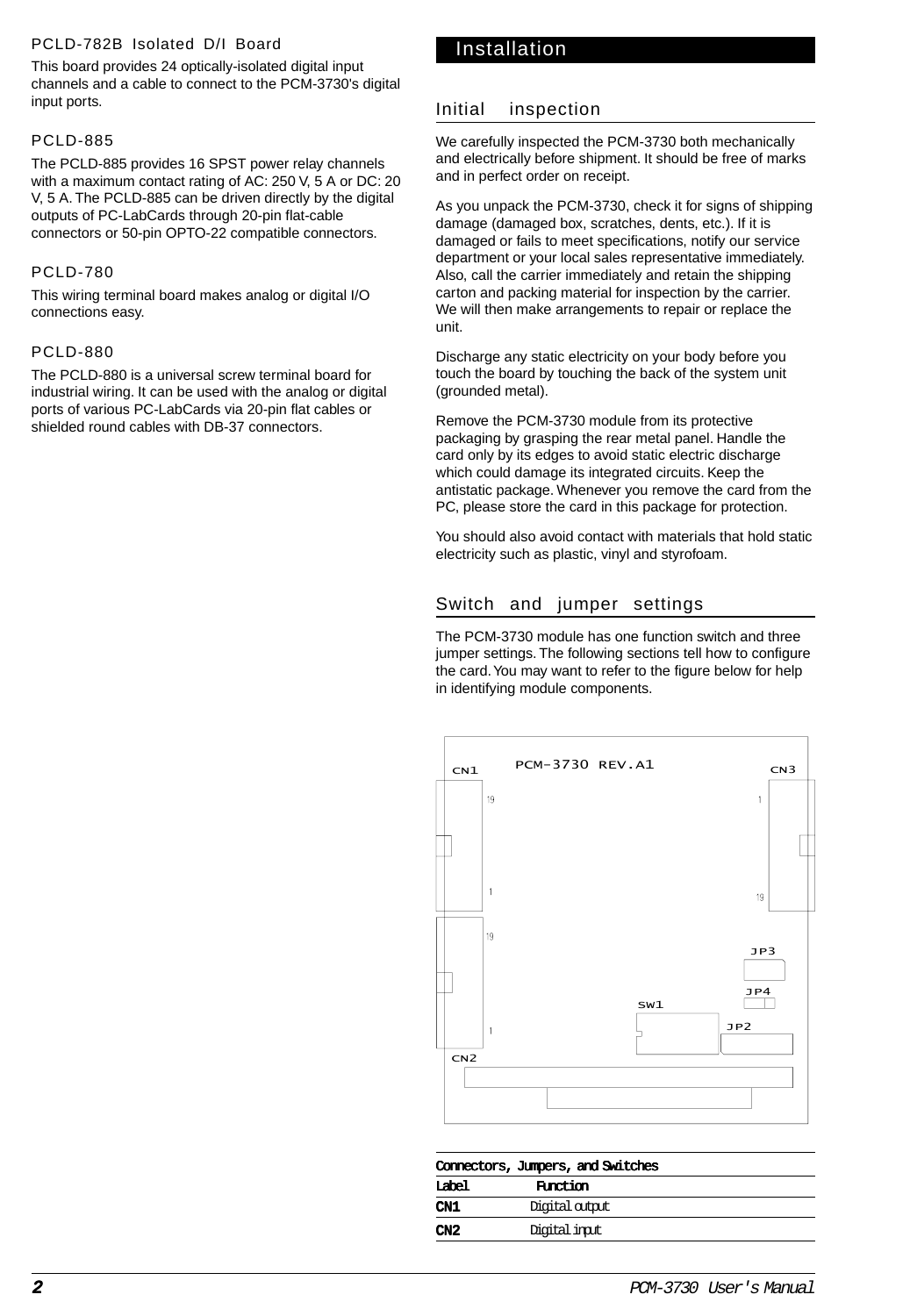| CN3 | Isolated input/output |  |  |
|-----|-----------------------|--|--|
| JP2 | <b>Internot level</b> |  |  |
| JP3 | Internuot source      |  |  |
| JP4 | Internuot trioper     |  |  |
| SW1 | Card base address     |  |  |

#### Base address selection (SW1)

You control the PCM-3730's operation by reading or writing data to the PC's I/O (input/output) port addresses. The PCM-3730 requires four consecutive address locations. Switch SW1 sets the card's base (beginning) address. Valid base addresses range from Hex 200 to Hex 3F0. Other devices in your system may, however, be using some of these addresses.

We set the PCM-3730 for a base address of Hex 300 at the factory. If you need to adjust it to some other address range. set switch SW1 as shown in the following table:

|              | Card I/O addresses (SWI) |                 |   |            |   |   |   |   |  |
|--------------|--------------------------|-----------------|---|------------|---|---|---|---|--|
| Range (hex)  |                          | Switch position |   |            |   |   |   |   |  |
|              | 1                        | $\mathfrak{D}$  | 3 | 4          | 5 | 6 | 7 | 8 |  |
| $200 - 203$  | ∩                        |                 |   |            |   |   |   |   |  |
| $204 - 207$  | ∩                        |                 |   |            |   |   |   | ∩ |  |
| ٠            |                          |                 |   |            |   |   |   |   |  |
| $*300 - 303$ | ∩                        | ∩               |   |            |   |   |   |   |  |
|              |                          |                 |   |            |   |   |   |   |  |
| $3F0 - 3F3$  | ∩                        | ∩               | ∩ | ∩          | ∩ | ∩ |   |   |  |
| O = 0ff 1    | $\bullet =$ On           |                 |   | *= default |   |   |   |   |  |

**Note:** Switches 1-6 control the PC bus address lines as shown below:

| Switch 1 2 3 4 5 6 7 8       |  |  |  |  |
|------------------------------|--|--|--|--|
| Line A9 A8 A7 A6 A5 A4 A3 A2 |  |  |  |  |

Page 6 provides a PC I/O port address map to help you avoid the I/O addresses for standard PC devices.

#### Interrupt level (JP2)

Jumper JP2 controls the card's IRQ level, as shown below. Position X disables the interrupt.

JP2 Interrupt level

|               | ∩       | $\circ$ | $\circ$        | $\circ$                 | $\circ$ | $\overline{\phantom{a}}$ |
|---------------|---------|---------|----------------|-------------------------|---------|--------------------------|
|               | $\circ$ | $\circ$ | $\circ$        | $\Omega$                | $\circ$ |                          |
|               | б.      | -5      | $\overline{4}$ | $\overline{\mathbf{3}}$ | - 2     |                          |
| (the default) |         |         |                |                         |         |                          |

#### Interrupt triggering (JP4)

Jumper JP4 selects the trigger edge (rising or falling) on which the card will trigger an interrupt. Jumper settings appear below:

JP4 Trigger method



Rising edge interrupt triggering (Default)



Falling edge interrupt triggering

Interrupt source (JP3)

Jumper JP3 controls the card's IRQ level, as shown below:

JP3 Interrupt source

IDI0 IDI1 DI0 DI1

| × | a. |  |
|---|----|--|
|   |    |  |

| Setting          | Channel               | Connector     |
|------------------|-----------------------|---------------|
| TDT <sub>0</sub> | Isolated DI channel 0 | CN3 pin11     |
| mπ               | Isolated DI channel 1 | CN3 pin12     |
| DT <sub>0</sub>  | TTL DI channel 0      | $CN2$ pin $1$ |
| DT1              | TTL DI channel 1      | CN2 pin 2     |

#### Hardware installation

**Warning!** TURN OFF your PC power supply whenever you install or remove the PCM-3730 or connect and disconnect cables.

Installing the card in your computer

- 1. Turn the computer off. Turn the power off to any peripheral devices such as printers and monitors.
- 2. Disconnect the power cord and any other cables from the back of the computer.
- 3. Remove the system unit cover (see the user's guide for your chassis if necessary).
- 4. Remove the CPU card from the chassis (if necessary) to gain access to the card's PC/104 connector.
- 5. Screw the bras spacer (included with the module) into the threaded hole on the CPU card. Do not tighten too much, or the threads may be damaged.
- 6. Carefully align the pins of the PCM-3730 with the PC/ 104 connector. Slide the module into the commector. The module pins may not slide all the way into the connector; do not push too hard or the module may be damaged.
- 7. Secure the module to the CPU card to the threaded hole in the CPU card using the included screw.
- 8. Attach any accessories to the PCM-3730 using 20 pin flat cables.
- 9. Reinstall the CPU card and replace the system unit cover. Reconnect the cables you removed in step 2. Turn the power on.
- This completes the hardware installation. Install the software driver as described in the following section.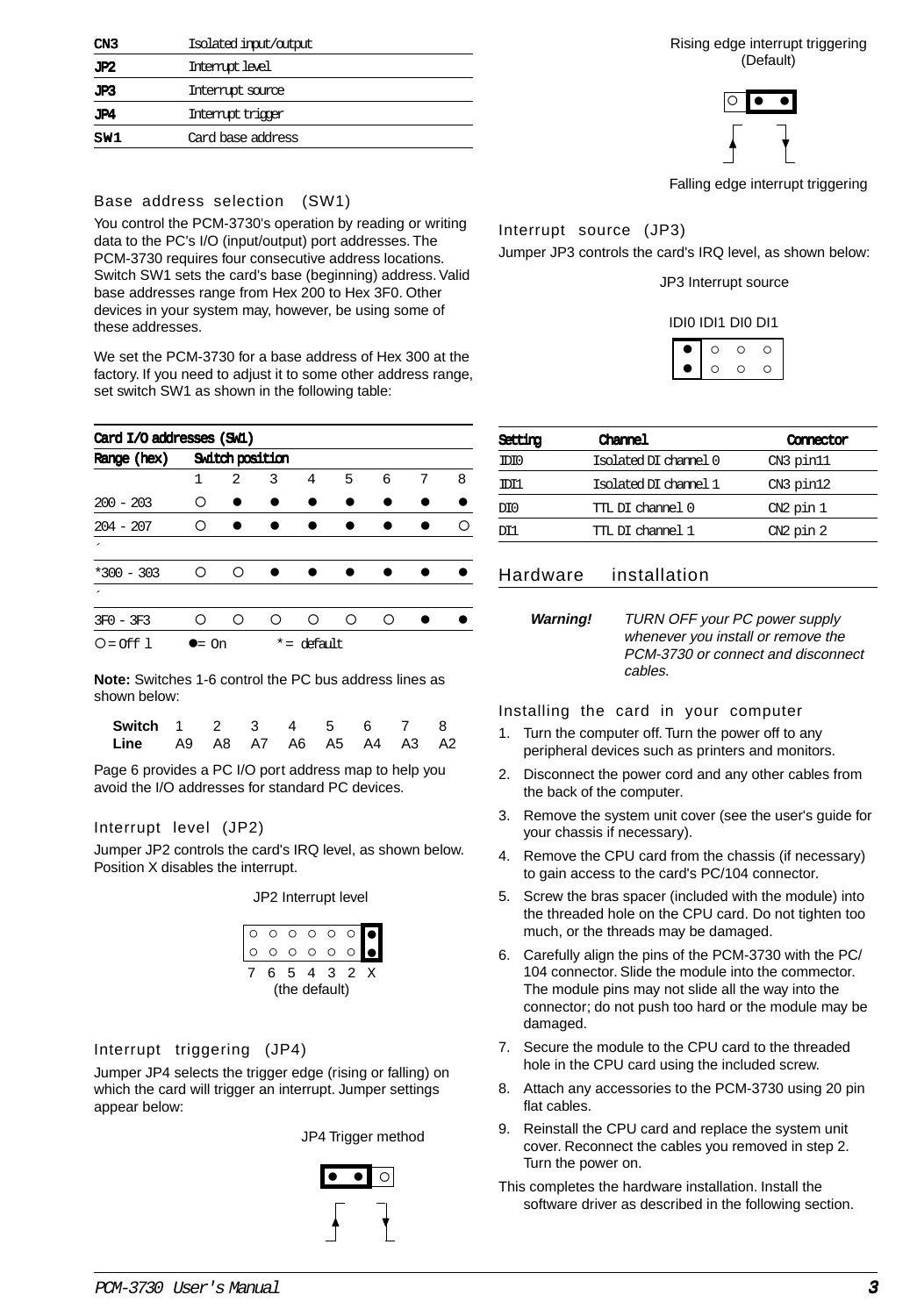### Signal connections

Good signal connections can avoid a lot of unnecessary damage to your valuable PC and other hardware. This chapter gives pin assignments for each of the card's connectors and signal connections for different applications.

#### Connector pin assignments

The PCM-3730 has three on-board 20-pin flat-cable connectors (insulation displacement, mass termination) See the figure on page 2 for the location of each connector.

Pin assignments for each connector appear in the following sections.

|         | <b>Abbreviations</b>                                        |  |  |  |  |
|---------|-------------------------------------------------------------|--|--|--|--|
| DO.     | Digital cutput                                              |  |  |  |  |
| ΓЛ      | Digital input                                               |  |  |  |  |
| D.GND   | Digital ground                                              |  |  |  |  |
| m       | Isolated digital output                                     |  |  |  |  |
| πт      | Isolated digital insut                                      |  |  |  |  |
|         | EO . GND External ground for isolated output                |  |  |  |  |
| ET.COM1 | External common Voc/GND for isolated input<br>TTT0~TTT3     |  |  |  |  |
| ET.COM2 | External common Voc/GND for isolated input<br>TTT4~TTT7     |  |  |  |  |
| EO.COM  | Free wheeling common diode for isolated<br>output ID00~ID07 |  |  |  |  |

# Connector CN3 — Isolated input and output

| IDO 0            |    | 2  | IDO1             |
|------------------|----|----|------------------|
| IDO <sub>2</sub> | 3  | 4  | IDO <sub>3</sub> |
| IDO <sub>4</sub> | 5  | 6  | IDO <sub>5</sub> |
| IDO 6            |    | 8  | IDO7             |
| EO.GND           | 9  | 10 | EO.COM           |
| IDI <sub>0</sub> | 11 | 12 | IDI1             |
| IDI <sub>2</sub> | 13 | 14 | ID <sub>13</sub> |
| IDI <sub>4</sub> | 15 | 16 | ID <sub>15</sub> |
| IDI <sub>6</sub> |    | 18 | IDI7             |
| EI.COM1          | 19 | 20 | ELCOM2           |

#### TTL-level I/O

The PCM-3730 has 16 TTL-level digital inputs and 16 TTLlevel digital outputs. The following figure shows connections to exchange digital signals with other TTL devices:



If you want to receive an OPEN/SHORT signal from a switch or relay, add a pull-up resistor to ensure that the input is held at a high level when the contacts are open. See the figure below:



| DO <sub>2</sub>               | 3              | 4              | DO 3            |
|-------------------------------|----------------|----------------|-----------------|
| DO <sub>4</sub>               | 5              | 6              | DO <sub>5</sub> |
| DO <sub>6</sub>               | 7              | 8              | DO 7            |
| DO <sub>8</sub>               | 9              | 10             | DO 9            |
| DO 10                         | 11             | 12             | DO 11           |
| DO 12                         | 13             | 14             | DO 13           |
| DO 14                         | 15             | 16             | DO 15           |
| D.GND                         | 17             | 18             | D.GND           |
| $+5V$                         | 19             | 20             | $+12V$          |
|                               |                |                |                 |
| Connector CN2 — Digital input |                |                |                 |
| DI 0                          |                | 2              | DI 1            |
| DI <sub>2</sub>               | 3              | $\overline{4}$ | DI 3            |
| DI4                           | 5              | 6              | DI 5            |
| <b>DIC</b>                    | $\overline{ }$ | $\Omega$       | <b>DI7</b>      |

Connector CN1 – Digital output DO 0 1 2 DO 1

| DI4             | 5  | 6  | DI 5   |
|-----------------|----|----|--------|
| DI <sub>6</sub> |    | 8  | DI 7   |
| DI <sub>8</sub> | я  | 10 | DI 9   |
| DI 10           | 11 | 12 | DI 11  |
| DI 12           | 13 | 14 | DI 13  |
| DI 14           | 15 | 16 | DI 15  |
| D.GND           | 17 | 18 | D.GND  |
| $+5V$           | 19 | 20 | $+12V$ |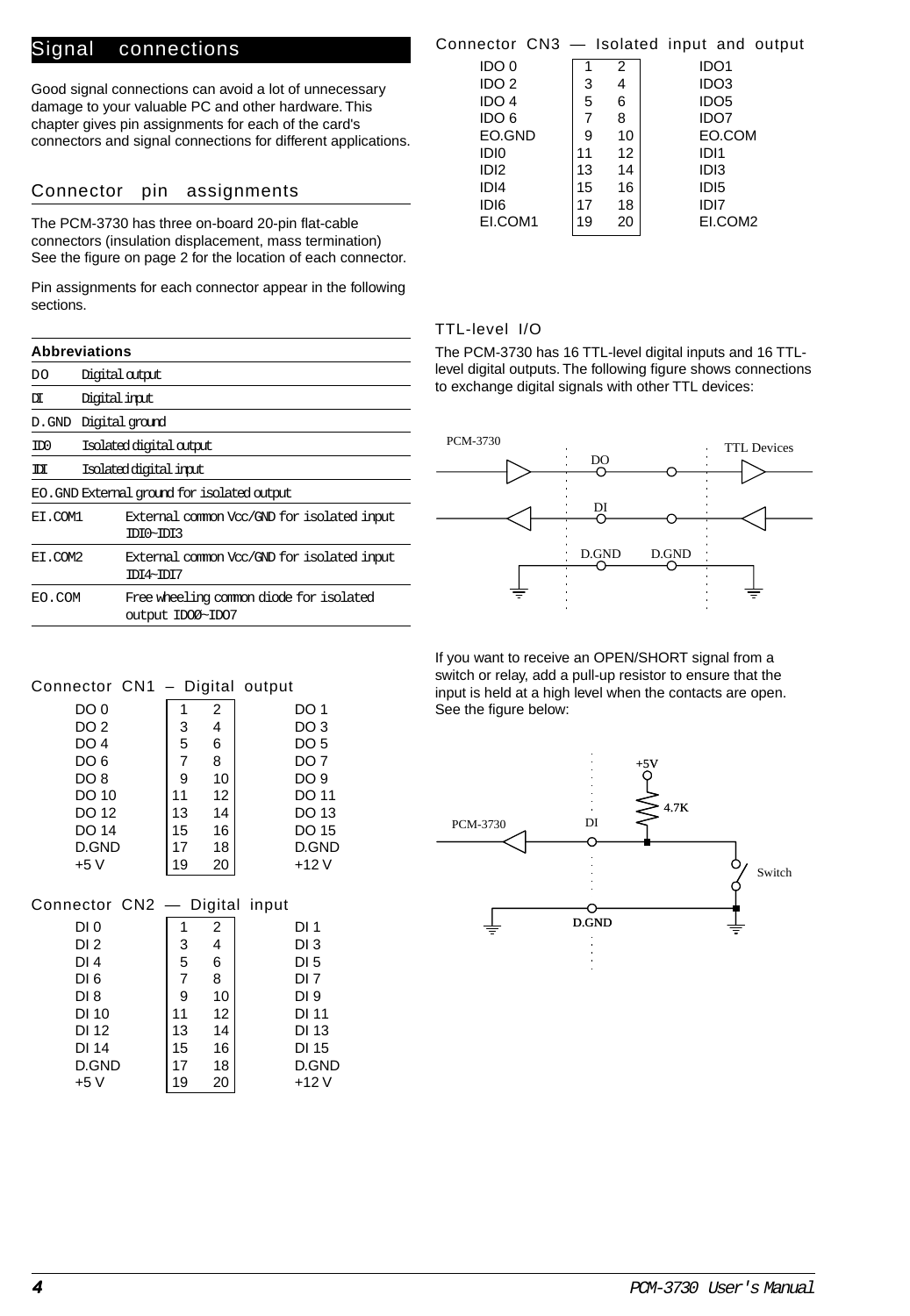Each of the 8 isolated digital input channels accept voltages from 5 to 24 V and have a resistance of 2.0 kW . Every four input channels share one external ground. (Channels 0~3 use EI.COM1. Channels 4~7 use EI.COM2.) The following figure shows how to connect an external input source to the card's isolated inputs:



## Isolated Output

Each of the 8 isolated digital output channels comes equipped with a darlington transistor. Every eight output channels share common emitters and integral suppression diodes for inductive load, actived by connecting EO.COM to VDD.

If the external voltage (5~40 V)is connected to each isolated output channel (IDO) and its isolated digital output turns on (200 mA per channel maximum), the card's current will sink from the external voltage. The current for all channels combined exceeds 150 mA, The following figure shows how to connect an external output load to the card's isolated outputs.